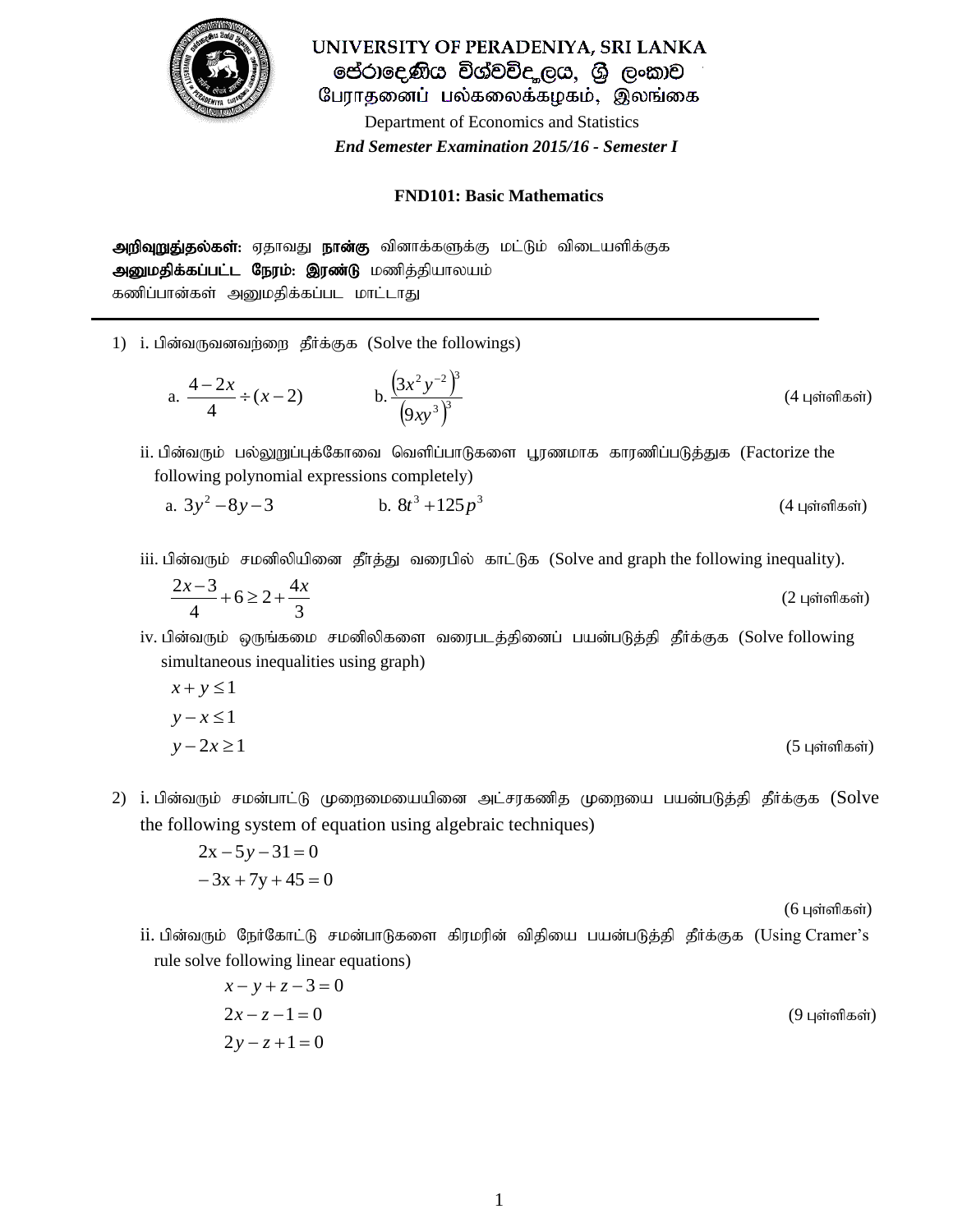3. i.  $(3,8)$  எனும் புள்ளிகளினூடாக செல்வதும் சரிவு -2 இனைக் கொண்டதுமான நேர்கோட்டினை alongthalfthareform (Graph the line which passes through the point  $(3,8)$  and has a gradient (slope) of -2)

 $(4 \text{ L}$ ள்ளிகள்)

- $i$ i. பின்வரும் பரவளைவு வளையியின் உயர்வு அல்லது இழிவுப் புள்ளியினைக் காண்க (Find the vertex of the following parabola):  $f(x) = 2x^2 + 8x - 12$ . (4 புள்ளிகள்)
- iii.  $y\,{=}\,x^3\,{+}\,2x\,{-}\,5$  என்னும் வளையியில் உள்ள ஒரு புள்ளி  $\,x\,{=}\,1\,$  இல் வரையப்படும் தொடலியின்  $\theta$  *F* is drawn in the equation of tangential which is drawing in a pint  $x = 1$  at the curve  $y = x^3 + 2x - 5$ ) (7 புள்ளிகள்)
- 4. i. a. கீமே தூப்பட்டுள்ள இருபடிச் சார்பின் உயர்வப்புள்ளி அல்லது இழிவுப்புள்ளியினை காண்க (Find the minimum or maximum point of the quadratic function  $(f)$  given below)

$$
f(x) = -(x+3)^2 + 1
$$
 (4 uqöndləsö)

b. tiugpid tiuaTk; (Sketch the graph) (3 Gs;spfs;)

ii. பின்வரும் சார்புகளின் இரண்டாம் வகையீட்டினை காண்க (Find the second derivative of following functions)

a. 
$$
f(x) = e^{x^2}
$$
  
b.  $f(x) = -5x^3 - 3x^2 + 10x + 5$  (8 Lqáinflæði)

5. பின்வரும் எல்லைகளினை மதிப்பிடுக (Evaluate the following limits)

 $\sqrt{2}$ 

a. 
$$
\lim_{x \to \infty} \left( \sqrt{x^2 + x} - x \right)
$$
  
\nb.  $\lim_{x \to \infty} \frac{2x}{x^2 + 5}$   
\nc.  $\lim_{x \to -\frac{3}{2}} \frac{2x + 3}{4x^2 + 12x + 9}$   
\nd.  $\lim_{x \to \infty} \sqrt[3]{\frac{x^2 + 3}{27x^2 - 1}}$  (154 in the form)